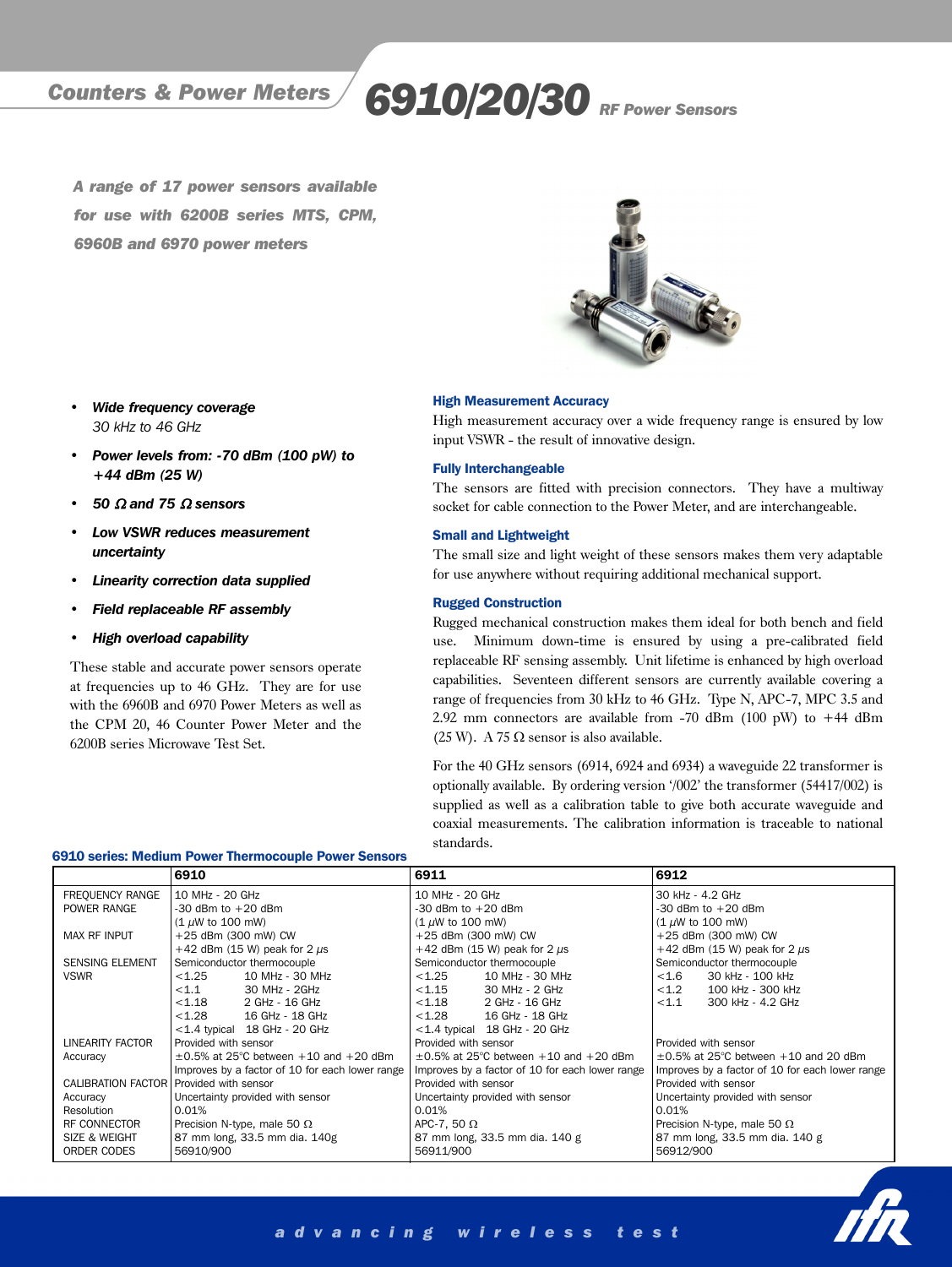## 6910 Series: Medium Power Thermocouple Power Sensors (continued)

|                                       | 6913                                                                                                                                                                                                        | 6914                                                                                                                                                                                                                                                                                     | 6914S                                                                                                                                                                                                                                   | 6919                                                                                                                                             |
|---------------------------------------|-------------------------------------------------------------------------------------------------------------------------------------------------------------------------------------------------------------|------------------------------------------------------------------------------------------------------------------------------------------------------------------------------------------------------------------------------------------------------------------------------------------|-----------------------------------------------------------------------------------------------------------------------------------------------------------------------------------------------------------------------------------------|--------------------------------------------------------------------------------------------------------------------------------------------------|
| FREQUENCY RANGE                       | 10 MHz - 26.5 GHz                                                                                                                                                                                           | 10 MHz - 40 GHz                                                                                                                                                                                                                                                                          | 10 MHz - 46 GHz                                                                                                                                                                                                                         | 30 kHz - 3 GHz                                                                                                                                   |
| POWER RANGE                           | $-30$ dBm to $+20$ dBm<br>(1 mW to 100 mW)                                                                                                                                                                  | $-30$ dBm to $+20$ dBm<br>(1 mW to 100 mW)                                                                                                                                                                                                                                               | $-30$ dBm to $+20$ dBm<br>(1 mW to 100 mW)                                                                                                                                                                                              | $-30$ dBm to $+20$ dBm<br>(1 mW to 100 mW)                                                                                                       |
| <b>MAX RF INPUT</b>                   | +25 dBm (300 mW) CW<br>$+42$ dBm (15 W) peak for 2 ms                                                                                                                                                       | +25 dBm (300 mW) CW<br>$+42$ dBm (15 W) peak for 2 ms                                                                                                                                                                                                                                    | +25 dBm (300 mW) CW<br>$+42$ dBm (15 W) peak for 2 ms                                                                                                                                                                                   | +25 dBm (300 mW) CW<br>$+42$ dBm (15 W) peak for 2 ms                                                                                            |
| <b>SENSING ELEMENT</b><br><b>VSWR</b> | Semiconductor thermocouple<br>< 1.4<br>10 MHz - 40 MHz<br>< 1.15<br>40 MHz - 100 MHz<br>< 1.1<br>100 MHz - 2 GHz<br>< 1.15<br>2 GHz - 12.4 GHz<br>< 1.2<br>12.4 GHz - 18 GHz<br>< 1.25<br>18 GHz - 26.5 GHz | Semiconductor thermocouple<br>$< 1.58$ 10 MHz - 40 MHz<br>$< 1.15$ 40 MHz - 100 MHz<br>< 1.1<br>100 MHz - 2 GHz<br>< 1.15<br>2 GHz - 12.4 GHz<br>$< 1.21$ 12.4 GHz - 18 GHz<br>< 1.25<br>18 GHz - 26.5 GHz<br>$<$ 1.43 26.5 - 40 GHz (vers. /001)<br>$<$ 1.55 26.5 - 40 GHz (vers. /002) | Semiconductor thermocouple<br>< 1.58<br>10 MHz - 40 MHz<br>< 1.15<br>40 MHz - 100 MHz<br>< 1.1<br>100 MHz - 2 GHz<br>< 1.15<br>2 GHz - 12.4 GHz<br>< 1.43<br>12.4 GHz - 33 GHz<br>< 2.32<br>33 GHz - 40 GHz<br>< 3.6<br>40 GHz - 46 GHz | Semiconductor thermocouple<br>< 1.4<br>30 kHz - 100 kHz<br>< 1.15<br>100 kHz - 300 kHz<br>< 1.1<br>300 kHz - 2 GHz<br><1.2 typical 2 GHz - 3 GHz |
| LINEARITY FACTOR                      | Provided with sensor                                                                                                                                                                                        | Provided with sensor                                                                                                                                                                                                                                                                     | Provided with sensor                                                                                                                                                                                                                    | Provided with sensor                                                                                                                             |
| Accuracy                              | $\pm 0.5\%$ at 25°C between $+10$<br>and $+20$ dBm. Improves by a<br>factor of 10 for each lower range                                                                                                      | $\pm 0.5\%$ at 25°C at 100 mW.<br>decreasing by 0.005% per mW                                                                                                                                                                                                                            | $\pm 0.5\%$ at 25°C at 100 mW.<br>decreasing by 0.005% per mW                                                                                                                                                                           | $\pm 0.5\%$ at 25°C between $+10$<br>and $+20$ dBm. Improves by a<br>factor of 10 for each lower<br>range                                        |
| <b>CALIBRATION FACTOR</b>             | Provided with sensor                                                                                                                                                                                        | Provided with sensor                                                                                                                                                                                                                                                                     | Provided with sensor                                                                                                                                                                                                                    | Provided with sensor                                                                                                                             |
| Accuracy<br>Resolution                | Uncertainty provided with sensor<br>0.01%                                                                                                                                                                   | Uncertainty provided with sensor<br>0.01%                                                                                                                                                                                                                                                | Uncertainty provided with sensor<br>0.01%                                                                                                                                                                                               | Uncertainty provided with sensor<br>0.01%                                                                                                        |
| <b>RF CONNECTOR</b>                   | MPC 3.5 mm, male 50 $\Omega$                                                                                                                                                                                | MPC 2.92 mm, male 50 $\Omega$                                                                                                                                                                                                                                                            | MPC 2.92 mm, male 50 $\Omega$                                                                                                                                                                                                           | Precision N-type, male, 75 $\Omega$                                                                                                              |
| <b>SIZE &amp; WEIGHT</b>              | 80 mm long, 33.5 mm dia. 140g                                                                                                                                                                               | 88.5 mm long, 33.5 mm dia. 140g 88.5 mm long, 33.5 mm dia.                                                                                                                                                                                                                               | 140g                                                                                                                                                                                                                                    | 89 mm long, 33.5 mm dia.<br>140g                                                                                                                 |
| <b>ORDER CODES</b>                    | 56913/900                                                                                                                                                                                                   | 56914/001<br>56914/002 includes waveguide 22<br>coax transition and cal table                                                                                                                                                                                                            | 56914/003                                                                                                                                                                                                                               | 56919/900                                                                                                                                        |
| Supplied with                         | Adapter part no. 23443/822 for<br>connection between 6913 and<br>0 dBm Power Reference.                                                                                                                     | Adapter part no. 23443/822<br>for connection between 6914<br>and 0 dBm Power Reference.                                                                                                                                                                                                  | Adapter part no. 23443/822<br>for connection between 6914<br>and 0 dBm Power Reference.                                                                                                                                                 | Adapter part no. 23443/842 for<br>connection between 6919 and<br>0 dBm Power Reference.                                                          |

## 6920 Series: High Sensitivity Diode Sensors

|                           | 6920                                                                                                                | 6923                                                                                                                                                           | 6924                                                                                                                                                                                                              | 6924S                                                                                                                                                                                               |
|---------------------------|---------------------------------------------------------------------------------------------------------------------|----------------------------------------------------------------------------------------------------------------------------------------------------------------|-------------------------------------------------------------------------------------------------------------------------------------------------------------------------------------------------------------------|-----------------------------------------------------------------------------------------------------------------------------------------------------------------------------------------------------|
| <b>FREQUENCY RANGE</b>    | 10 MHz - 20 GHz                                                                                                     | 10 MHz - 26.5 GHz                                                                                                                                              | 30 kHz - 40 GHz                                                                                                                                                                                                   | 10 MHz - 46 GHz                                                                                                                                                                                     |
| POWER RANGE               | -70 dBm to -20 dBm+<br>$(0.1 \text{ nW to } 10 \mu\text{W})$                                                        | $-70$ dBm to $-20$ dBm*<br>$(0.1 \text{ nW to } 10 \text{ \mu W})$                                                                                             | $-70$ dBm to $-20$ dBm*<br>(0.1 nW to 10 $\mu$ W)                                                                                                                                                                 | $-70$ dBm to $-20$ dBm*<br>(0.1 nW to 10 $\mu$ W)                                                                                                                                                   |
| <b>MAX RF INPUT</b>       | +26 dBm (300 mW) CW<br>+30 dBm $(1 \text{ W})$ peak for 2 $\mu$ s                                                   | +26 dBm (300 mW) CW<br>$+30$ dBm (1 W) peak for 2 $\mu$ s                                                                                                      | +26 dBm (400 mW) CW<br>$+30$ dBm (1 W) peak for 2 $\mu$ s                                                                                                                                                         | +26 dBm (300 mW) CW<br>+30 dBm $(1 \text{ W})$ peak for 2 $\mu$ s                                                                                                                                   |
| <b>SENSING ELEMENT</b>    | Shottky barrier diode                                                                                               | Shottky barrier diode                                                                                                                                          | Shottky barrier diode                                                                                                                                                                                             | Shottky barrier diode                                                                                                                                                                               |
| <b>VSWR</b>               | $<$ 1.4-1.2 10 MHz - 40 MHz<br>< 1.2<br>40 MHz - 10 GHz<br>< 1.35<br>10 GHz - 18 GHz<br>$<$ 1.4 typ 18 GHz - 20 GHz | < 1.4<br>10 MHz - 40 MHz<br><1.15 40 MHz - 100 MHz<br><1.12 100 MHz - 2 GHz<br>$< 1.17$ 2 GHz - 8 GHz<br>< 1.3<br>8 GHz - 18 GHz<br>18 GHz - 26.5 GHz<br>< 1.5 | $<$ 1.58 10 MHz - 40 MHz<br>$<$ 1.15 40 MHz - 100 MHz<br>$<$ 1.12 100 MHz - 2 GHz<br>$<$ 1.33 2 GHz - 18 GHz<br>$<$ 1.50 18 GHz - 33 GHz<br><1.95 33 GHz - 40 GHz(vers./001)<br>$<$ 1.97 26.5 - 40 GHz(vers./002) | $< 1.58$ 10 MHz - 40 MHz<br>< 1.15<br>40 MHz - 100 MHz<br>< 1.12<br>100 MHz - 2 GHz<br>$< 1.33$ 2 GHz - 18 GHz<br>< 1.5<br>18 GHz - 33 GHz<br>< 1.95<br>33 GHz - 40 GHz<br>40 GHz - 46 GHz<br>< 3.6 |
| <b>LINEARITY FACTOR</b>   | Provided with sensor                                                                                                | Provided with sensor                                                                                                                                           | Provided with sensor                                                                                                                                                                                              | Provided with sensor                                                                                                                                                                                |
| Accuracy                  | $\pm$ 1% at 25°C between -30<br>and -20 dBm. Improves by a<br>factor of 10 for each lower range                     | $\pm$ 1% at 25°C between -30 and<br>-20 dBm. Improves by a factor of<br>10 for each lower range                                                                | $\pm$ 1% at 25°C between -30 and<br>20 dBm at 23°C                                                                                                                                                                | $\pm$ 1% at 25°C between -30<br>and -20 dBm at 23°C                                                                                                                                                 |
| <b>CALIBRATION FACTOR</b> | Provided with sensor                                                                                                | Provided with sensor                                                                                                                                           | Provided with sensor                                                                                                                                                                                              | Provided with sensor                                                                                                                                                                                |
| Accuracy                  | Uncertainty provided with sensor                                                                                    | Uncertainty provided with sensor                                                                                                                               | Uncertainty provided with sensor                                                                                                                                                                                  | Uncertainty provided with sensor                                                                                                                                                                    |
| <b>Resolution</b>         | 0.01%                                                                                                               | 0.01%                                                                                                                                                          | 0.01%                                                                                                                                                                                                             | 0.01%                                                                                                                                                                                               |
| RF CONNECTOR              | Precision N-type, male 50 $\Omega$                                                                                  | MPC 3.5 mm, male 50 $\Omega$                                                                                                                                   | MPC 2.92 mm, male 50 $\Omega$ <sup>+</sup>                                                                                                                                                                        | MPC 2.92 mm, male 50 $\Omega$ <sup>+</sup>                                                                                                                                                          |
| SIZE & WEIGHT             | 104 mm long, 33.5 mm dia.<br>180 g                                                                                  | 87 mm long, 33.5 mm dia.<br>180 <sub>g</sub>                                                                                                                   | 88.5 mm long, 33.5 mm dia.<br>150 <sub>g</sub>                                                                                                                                                                    | 88.5 mm long, 33.5 mm dia.<br>150g                                                                                                                                                                  |
| <b>ORDER CODES</b>        | 56920/900                                                                                                           | 56923/900                                                                                                                                                      | 56924/001<br>56924/002 includes waveguide<br>22 coax transition and calibration<br>table                                                                                                                          | 56924/003                                                                                                                                                                                           |
| Supplied with             | Precision Attenuator part no.                                                                                       | Precision Attenuator part no.                                                                                                                                  | Precision Attenuator part no.                                                                                                                                                                                     | Precision Attenuator part no.                                                                                                                                                                       |
|                           | 23448/873.                                                                                                          | 23448/873                                                                                                                                                      | 23448/873.                                                                                                                                                                                                        | 23448/873.                                                                                                                                                                                          |
|                           | 30 dB ±0.05 dB at                                                                                                   | 30 dB $\pm$ 0.05 dB at                                                                                                                                         | 30 dB $\pm$ 0.05 dB at                                                                                                                                                                                            | 30 dB $\pm$ 0.05 dB at                                                                                                                                                                              |
|                           | 50 MHz at 25°C                                                                                                      | 50 MHz at 25°C                                                                                                                                                 | 50 MHz at 25°C                                                                                                                                                                                                    | 50 MHz at 5°C                                                                                                                                                                                       |
|                           |                                                                                                                     | Adapter part no. 23443/822 for                                                                                                                                 | Adapter part no. 23443/822 for                                                                                                                                                                                    | Adapter part no. 23443/822                                                                                                                                                                          |
|                           |                                                                                                                     | connection between 6923 and                                                                                                                                    | connection between 6924 and                                                                                                                                                                                       | for connection between 6924                                                                                                                                                                         |
|                           |                                                                                                                     | 0 dBm Power Reference.                                                                                                                                         | 0 dBm Power Reference.                                                                                                                                                                                            | and 0 dBm Power Reference.                                                                                                                                                                          |

\* Lower limit is -65 dBm (0.3 nW) when used with 6970 & -60 dBm when used the Counter Power Meter

† Lower limit is -65 dBm (0.3 nW) when used with Counter Power Meter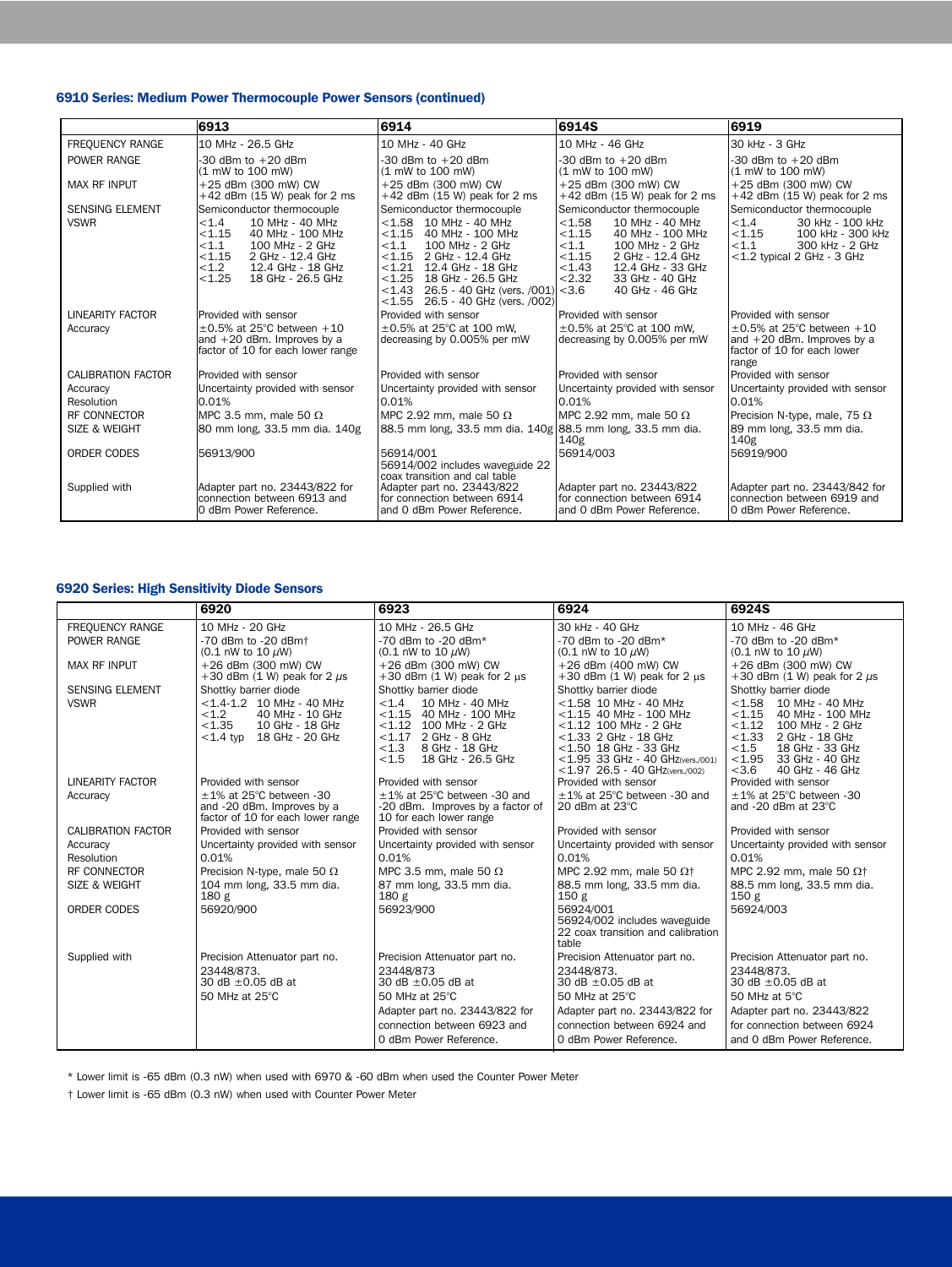## 6930 Series: High Power Thermocouple Sensors

|                                         | 6930                                                                                                         | 6932                                                                                                 | 6934                                                                                                                                                                                                                                                     | 6934S                                                                                                                                                                                                                                     |
|-----------------------------------------|--------------------------------------------------------------------------------------------------------------|------------------------------------------------------------------------------------------------------|----------------------------------------------------------------------------------------------------------------------------------------------------------------------------------------------------------------------------------------------------------|-------------------------------------------------------------------------------------------------------------------------------------------------------------------------------------------------------------------------------------------|
| <b>FREQUENCY RANGE</b>                  | 10 MHz - 18 GHz                                                                                              | 30 kHz - 4.2 GHz                                                                                     | 10 MHz - 40 GHz                                                                                                                                                                                                                                          | 10 MHz - 46 GHz                                                                                                                                                                                                                           |
| POWER RANGE                             | $-15$ dBm to $+35$ dBm<br>(30 µW to 3 W)                                                                     | $-15$ dBm to $+35$ dBm<br>$(30 \mu W)$ to 3W)                                                        | $-15$ dBm to $+30$ dBm<br>$(30 \mu W)$ to 1W)                                                                                                                                                                                                            | $-15$ dBm to $+30$ dBm<br>$(30 \mu W)$ to 1 W)                                                                                                                                                                                            |
| <b>MAX RF INPUT</b>                     | +37 dBm (5 W) CW<br>+50 dBm (100 W) peak for 2 $\mu$ s                                                       | +37 dBm (5 W) CW<br>+50 dBm (100 W) peak for 2 $\mu$ s                                               | +33 dBm (2 W) CW<br>+45 dBm (32 W) peak for 2 $\mu$ s                                                                                                                                                                                                    | +33 dBm (2W) CW<br>+45 dBm (32 W) peak for 2 $\mu$ s                                                                                                                                                                                      |
| <b>SENSING ELEMENT</b><br><b>VSWR</b>   | Semiconductor thermocouple<br>10 MHz - 2 GHz<br>< 1.1<br>$<$ 1.18 2 GHz - 16 GHz<br>$<$ 1.28 16 GHz - 18 GHz | Semiconductor thermocouple<br>$< 1.1$ 30 kHz - 4.2 GHz                                               | Semiconductor thermocouple<br>$< 1.12$ 10 MHz - 100 MHz<br>100 MHz - 2 GHz<br>< 1.1<br>$< 1.15$ 2 GHz - 12.4 GHz<br>< 1.2<br>12.4 GHz - 18 GHz<br>$<$ 1.25 18 GHz - 26.5 GHz<br>$<$ 1.43 26.5 - 40 GHz (vers./001)<br>$<$ 1.55 26.5 - 40 GHz (vers./002) | Semiconductor thermocouple<br>$< 1.12$ 10 MHz - 100 MHz<br>< 1.1<br>100 MHz - 2 GHz<br>< 1.15<br>2 GHz - 12.4 GHz<br>< 1.2<br>12.4 GHz - 18 GHz<br>< 1.25<br>18 GHz - 26.5 GHz<br>< 1.43<br>26.5 GHz - 40 GHz<br>40 GHz - 46 GHz<br>< 2.3 |
| <b>LINEARITY FACTOR</b>                 | Provided with sensor                                                                                         | Provided with sensor                                                                                 | Provided with sensor                                                                                                                                                                                                                                     | Provided with sensor                                                                                                                                                                                                                      |
| Accuracy                                | $-1\%$ to $+5\%$ between $+25$ and<br>+35 dBm. Improves by a factor<br>of 10 for each lower range.           | $-1\%$ to $+5\%$ between $+25$ and<br>$+35$ dBm. Improves by a factor<br>of 10 for each lower range. | $-1\%$ to $+5\%$ between $+25$ and<br>+30 dBm, less on other ranges.                                                                                                                                                                                     | $-1\%$ to $+5\%$ between $+25$ and<br>$+30$ dBm, less on other ranges.                                                                                                                                                                    |
| <b>CALIBRATION FACTOR</b>               | Provided with sensor                                                                                         | Provided with sensor                                                                                 | Provided with sensor                                                                                                                                                                                                                                     | Provided with sensor                                                                                                                                                                                                                      |
| Accuracy                                | Uncertainty provided with<br>sensor                                                                          | Uncertainty provided with<br>sensor                                                                  | Uncertainty provided with<br>sensor                                                                                                                                                                                                                      | Uncertainty provided with<br>sensor                                                                                                                                                                                                       |
| Resolution                              | 0.01%                                                                                                        | 0.01%                                                                                                | 0.01%                                                                                                                                                                                                                                                    | 0.01%                                                                                                                                                                                                                                     |
| RF CONNECTOR                            | Precision N-type, male 50 $\Omega$                                                                           | Precision N-type, male 50 $\Omega$                                                                   | MPC 2.92 mm, male 50 $\Omega$                                                                                                                                                                                                                            | MPC 2.92 mm, male 50 $\Omega$                                                                                                                                                                                                             |
| <b>SIZE &amp; WEIGHT</b><br>ORDER CODES | 93 mm long, 33.5 mm dia. 190g<br>56930/900                                                                   | 93 mm long, 33.5 mm dia. 190g<br>56932/900                                                           | 87 mm long, 33.5 mm dia. 150g<br>56934/001<br>56934/002 includes waveguide<br>22 coax transition and calibration<br>table.                                                                                                                               | 87 mm long, 33.5 mm dia. 150g<br>56934/003                                                                                                                                                                                                |
| Supplied with                           |                                                                                                              |                                                                                                      | Adapter part no. 23443/822<br>for connection between 6934<br>and 0 dBm Power Reference.                                                                                                                                                                  | Adapter part no. 23443/822 for<br>connection between 6934 and<br>0 dBm Power Reference.                                                                                                                                                   |

|                        | 6930 (Option 002)<br>(Comprises standard 6930 plus calibrated<br>precision 10 dB attenuator) | 6932 (Option 002)<br>(Comprises standard 6932 plus calibrated<br>precision 10 dB attenuator) |
|------------------------|----------------------------------------------------------------------------------------------|----------------------------------------------------------------------------------------------|
| <b>FREQUENCY RANGE</b> | 10 MHz - 18 GHz                                                                              | 30 kHz - 4.2 GHz                                                                             |
| POWER RANGE            | $-5$ dBm to $+44$ dBm                                                                        | $-5$ dBm to $+44$ dBm                                                                        |
|                        | (0.3 mW to 25W)                                                                              | (0.3 mW to 25W)                                                                              |
| <b>MAX RF INPUT</b>    | +45 dBm (30 W) CW                                                                            | +45 dBm (30 W) CW                                                                            |
|                        | +60 dBm $(1 \text{ kW})$ peak for 2 $\mu$ s                                                  | +60 dBm (1 kW) peak for 2 $\mu$ s                                                            |
| Sensing element        | Semiconductor thermocouple                                                                   | Semiconductor thermocouple                                                                   |
| <b>VSWR</b>            | <1.2<br>10 MHz - 8 GHz                                                                       | 30 kHz - 4.2 GHz<br><1.2                                                                     |
|                        | < 1.25<br>8 GHz - 12.4 GHz                                                                   |                                                                                              |
|                        | < 1.35<br>12.4 GHz - 18 GHz                                                                  |                                                                                              |
| LINEARITY FACTOR       | Provided with sensor                                                                         | Provided with sensor                                                                         |
| Accuracy               | $-2\%$ to $+6\%$ between $+35$ and                                                           | $-2\%$ to $+6\%$ between $+35$ and                                                           |
|                        | $+44$ dBm. Improves by a factor of                                                           | $+44$ dBm. Improves by a factor of                                                           |
|                        | 10 for each lower range                                                                      | 10 for each lower range                                                                      |
| CALIBRATION FACTOR     | Provided with sensor                                                                         | Provided with sensor                                                                         |
| Accuracy               | Uncertainty provided with sensor                                                             | Uncertainty provided with sensor                                                             |
| Resolution             | 0.01%                                                                                        | 0.01%                                                                                        |
| RF CONNECTOR           | Precision N-type, male 50 $\Omega$                                                           | Precision N-type, male 50 $\Omega$                                                           |
| SIZE & WEIGHT          | 228 mm long, 64 mm dia.                                                                      | 228 mm long, 64 mm dia.                                                                      |
|                        | 533 g                                                                                        | 533 g                                                                                        |
| ORDER CODES            | 56930/002                                                                                    | 56932/002                                                                                    |

Notes: Specifications involving APC-7 and type N connectors above 18 GHz and 2.92 mm connectors above 40 GHz are not traceable to National Standards as these do not exist at present

2.92 mm connectors mate non-destructively with 3.5 mm and SMA connectors